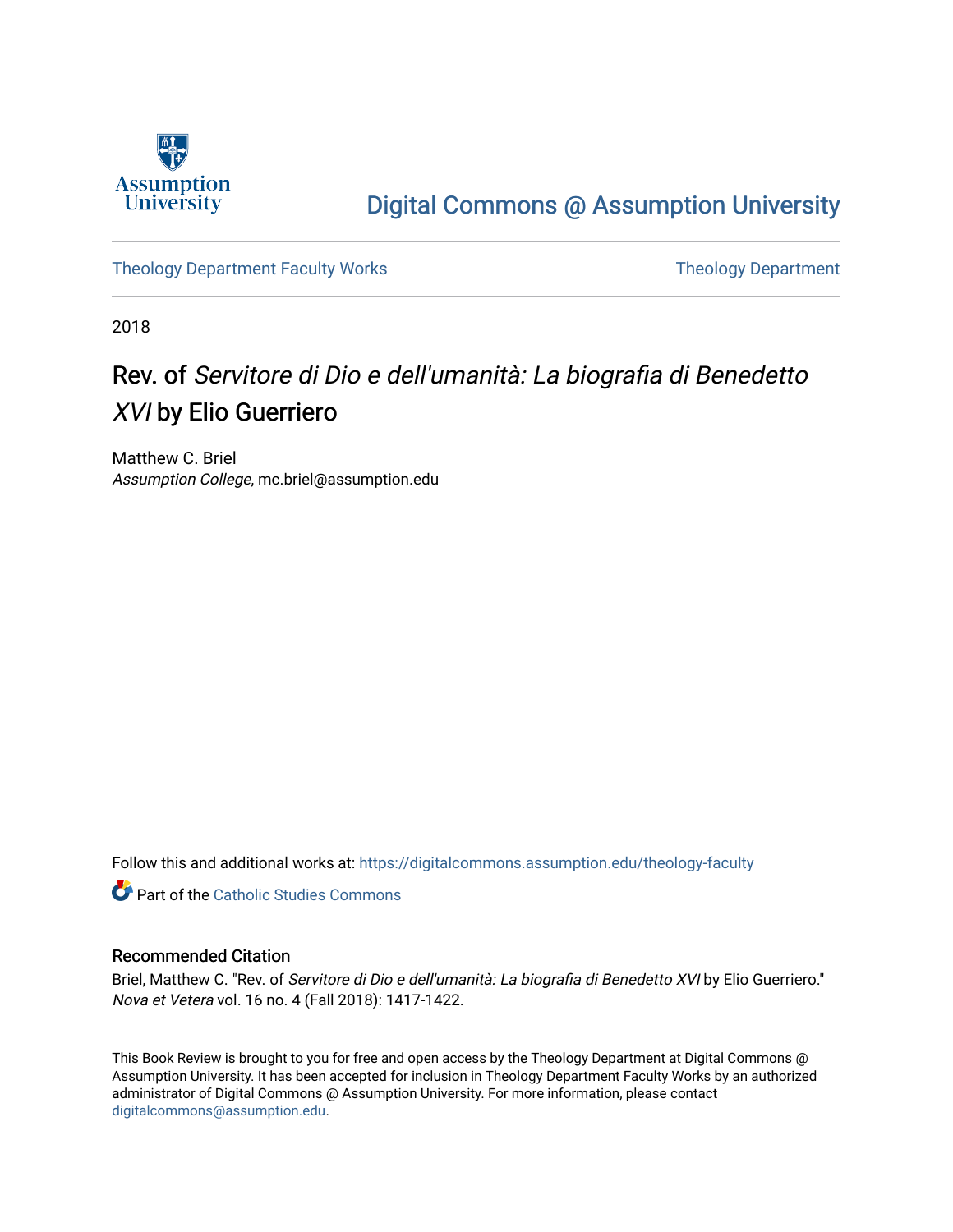### **Book Reviews**

### **Servitore di Dio e dell'umanità: La biografia di Benedetto XVI** by Elio Guerriero *(Milan, IT: Mondadori, 2016)*, x + 539 pp.

WE HAVE ENTERED a new era of Ratzinger studies. With the establishment of the Ratzinger Foundation in 2007, the Institut Papst Benedikt XVI and the first volume of the *Gesammelte Schriften* in 2008, the annual Ratzinger Prize in 2011, and the tenth volume of the Ratzinger-Studien in 2016, we are moving beyond the initial surveys of his thought such as those of Aidan Nichols and Tracey Rowland and into deeper explorations. While there have been a number of studies of individual aspects of Benedict's thought in the past ten years, we have lacked a synthetic analysis of the man and his thought that goes deeper than the accounts of John Allen and George Weigel, which were written at the beginning of his pontificate and are particularly concerned with the state of the Church in 2005. In French, we have the study of Bernard Lecomte (but it is too brief to carry us far beyond the portraits written by Georg Ratzinger), Peter Seewald's 2005 *Benedict XVI: Ein Porträt aus der Nähe*, or Ratzinger's own brief recollections in *Milestones*, which are limited to his time before he was consecrated a bishop.

Guerriero's biography, however, is important because it accounts for the whole man. If it is not translated into English (although it is to be hoped that Ignatius Press or Catholic University of America Press may publish a translation; all English translations in this review are my own), its influence in English scholarship may not be apparent. But it will be a landmark in Ratzinger studies in a similar way to that in which Guerriero's biography of von Balthasar was, in that it draws together all of the previous work on Ratzinger and provides a coherent account of the man and the thinker. We are now in a position to measure Ratzinger's theological achievement, evaluate it, and carry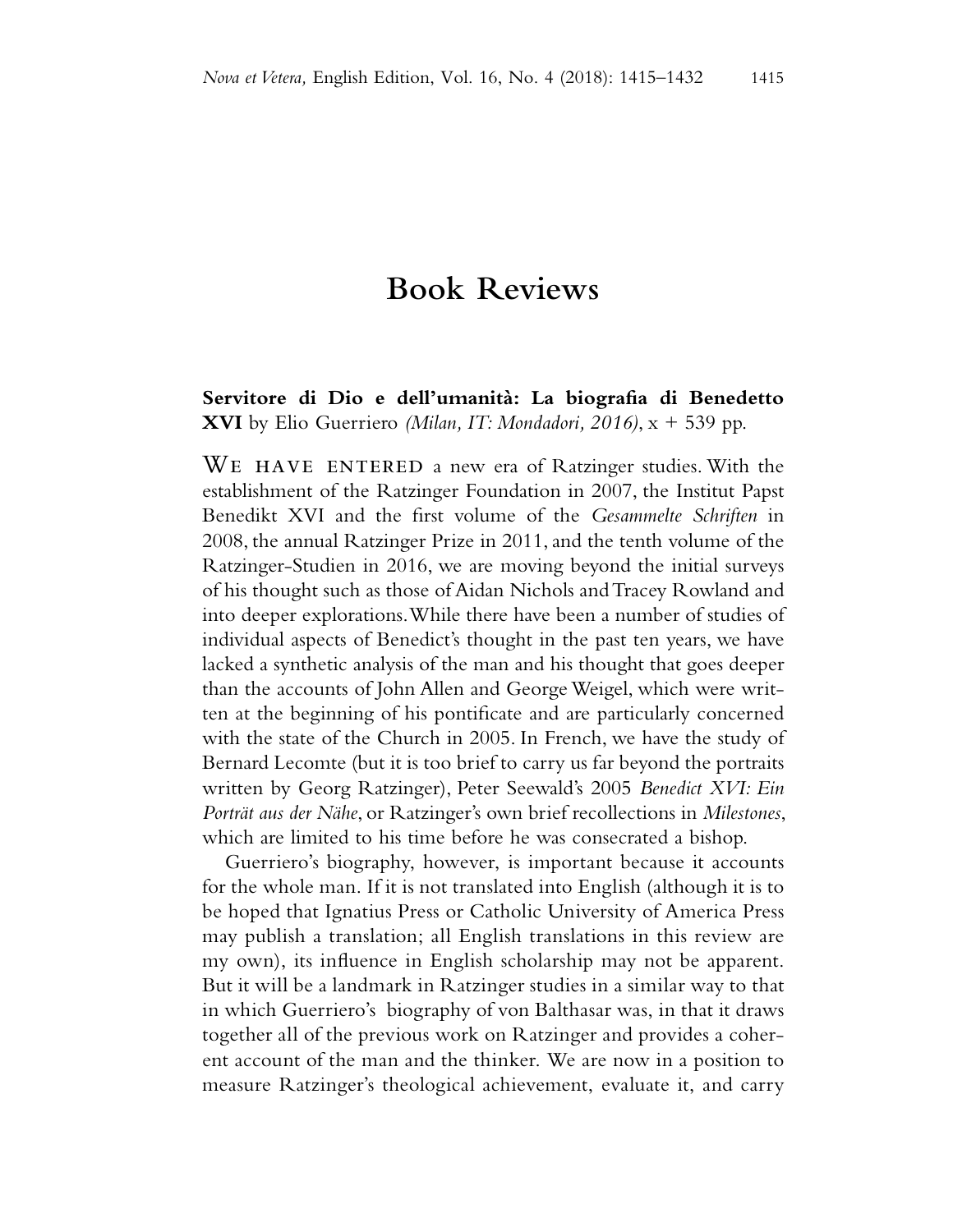forward those various avenues that he has opened up and we deem likely to carry us to new vistas.

Rather than attempting a superficial synopsis of this lengthy book (it is over 250,000 words) that would, at any rate, be largely familiar to readers of *Nova et Vetera*, I instead organize my comments around five themes. The first regards the character of the book as a whole. In the second section, I briefly discuss how the thick texture provided by Guerriero to Ratzinger's life and intellectual development (1) allows us better to see the man as a whole and perhaps to empathize with the difficult situations that led him to make some controversial decisions, (2) allows us to understand the broader context of individual works, and (3) clarifies just how deeply involved Benedict XVI was in the magisterium of John Paul II. The third section addresses the treatment of Ratzinger's theology in this volume. The fourth draws attention to what I would call moments of irony or surprise for those who are tempted to categorize Benedict as a mere reactionary. In the fifth and concluding section, I draw attention both to a moment in which Gurriero sounds a disagreement with Ratzinger and to one or two limitations of the book as a whole.

#### **The Character of the Book**

It may be helpful to compare and contrast this biography of Ratzinger with two well-known modern studies of theologians and hierarchs: that of John Henry Newman by Ian Ker (1988) and that of John Paul II by George Weigel (1999 and 2010). Unlike Weigel's work on the life of John Paul II, Gurriero's did not have extended access to Benedict XVI. In many ways, this is a sympathetic look at the man from a historical viewpoint rather than the product of live interviews. It further differs from Weigel's book in that the two men have such different lives and personalities: Wojtyla the actor became a charismatic pastor and media sensation, while Ratzinger the retiring professor became the shy and reluctant successor of Peter. Unlike Ker, Guerriero explicitly tells us that he does not hope to contribute to the canonization of Benedict XVI, and in fact argues with von Balthasar that the Church should abandon the practice of canonizing pontiffs (4).

And yet Gurriero's book is similar to both books. It is like Weigel and Ker's respective studies in that it is a comprehensive landmark in the study of the subject. Like both critical studies, this volume is likely to be the definitive biography for the foreseeable future. Like Ker's study of Newman, the focus or most exciting part of the book is the intellectual development of the man, and several pages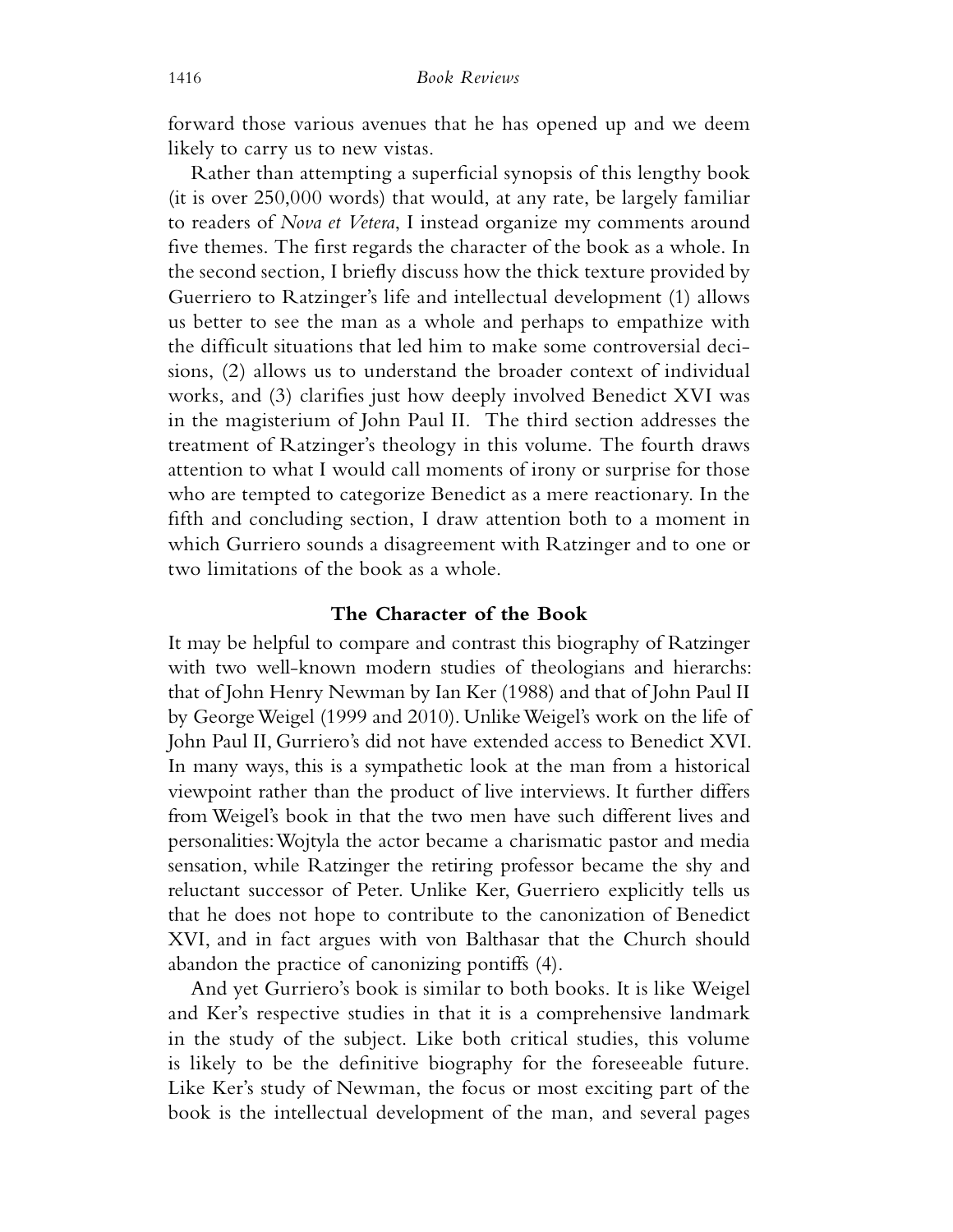are given to analyze and provide the context for most of Ratzinger's major works.

#### **The Benefit of Historical Context**

Many biographical details of Benedict's life have slipped out in interviews, but they are scattered. Gurriero draws them together and presents a rich tapestry that has some coherence. His basic thesis about the man Benedict is that he was drawn to a monastic life but was often called out of it  $(5, 312-13, 394-95, 413)$ . Indeed, it is the monastic humanism of the Collège des Bernardins that would perhaps have been the ideal fit for his personality and style of work. We get a sense of the continuity of his life and the context for his theological interests from the extensive family history and political and cultural developments of his youth. This serves two purposes. First, it provides a touching human dimension to this shy Bavarian, and secondly, we see not only the influence of World War II and the Nazi occupation on his character but also how the political developments of Western Germany during the *Wirtschaftswunder* following the war shaped the thought of the young theologian.

The most striking aspect of Ratzinger's personality that one sees in this overview of his life, however, is how retiring a man Benedict is. He accepted the episcopal appointment because his confessor told him he must (176–77). He refused John Paul II's request to have him become head of the Congregation for Catholic Education in 1980, but after the Pope was shot in 1981, Ratzinger had a change of heart, perhaps both because he empathized even more deeply with John Paul and perhaps because he realized that he was not suited to be a pastor. In the following pages, as we trace his time in Rome from 1981 on, I am struck by how entwined his own work was with John Paul's magisterium (207, 296, 335), and indeed how much his work at the Congregation for the Doctrine of the Faith meant the abandonment of his own theological work, and to a certain extent his own personality. Guerriero recalls a conversation with von Balthasar about Ratzinger from this period in which the Swiss theologian tells him: "You just don't get it. He is sacrificing his very self for the Church" (231).

Once we get to a discussion of his own pontificate, the burden of office becomes even more apparent and, in this section, a more critical approach may perhaps have improved the book. It is almost certainly misleading, for instance, to characterize his pontificate in the following way: "The defining feature of Pope Benedict's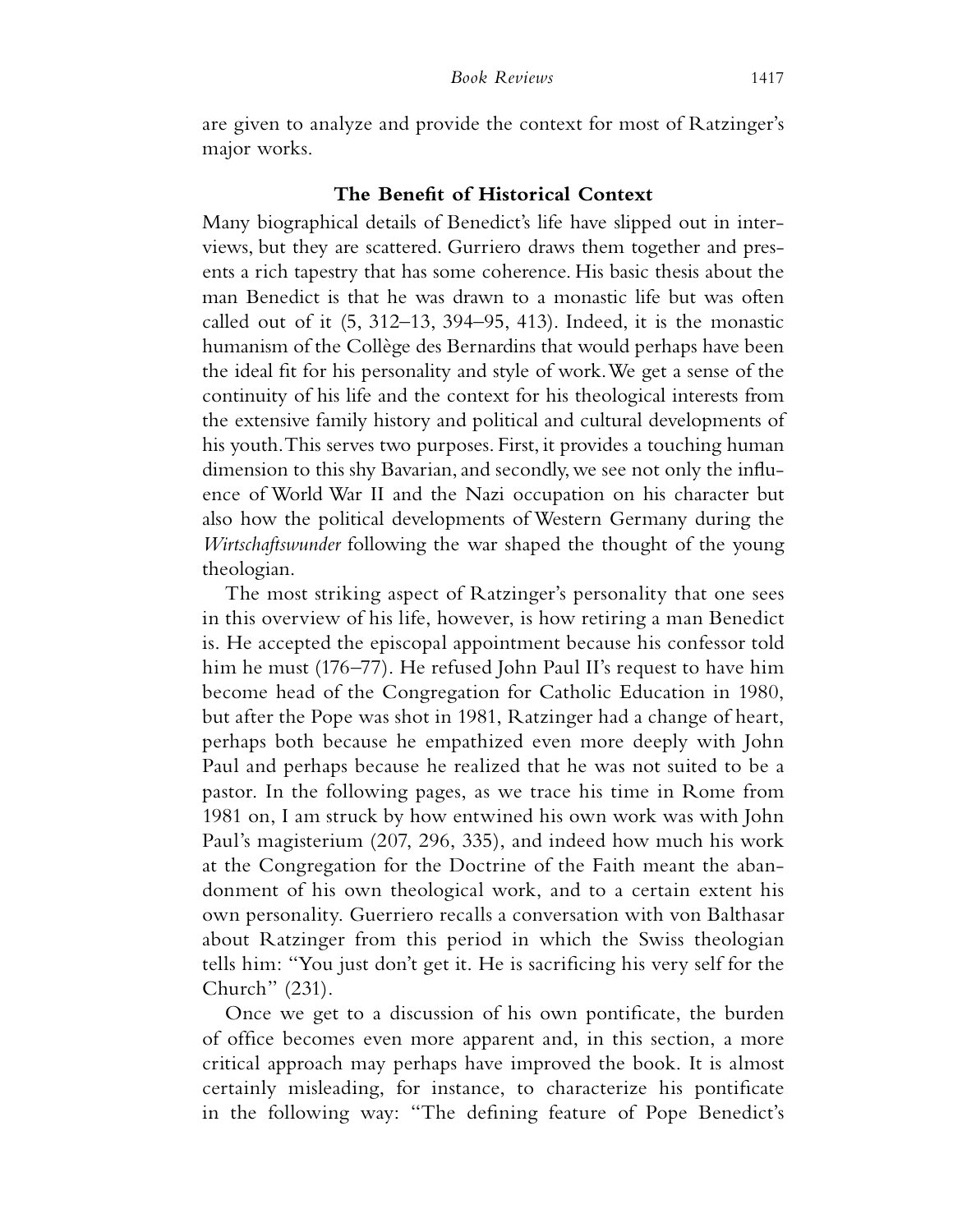governing is that rather than paying attention to concrete details, he preferred to be called in to adjudicate when needed, leaving those involved the freedom to adapt to various situations" (349). In the following pages we are led through a series of mistaken appointments: men who made a good impression on Benedict and to whom he was too loyal. The result was that these mistaken appointments greatly harmed the Church. By the end of chapter 17 ("The Church in the Storm"), the reader seems to have participated in Benedict's exhausting pontificate and, like him, is ready to retire: "For me the resignation was a duty" (476).

#### **Ratzinger the Theologian**

As Ker does in his treatment of Newman, Guerriero describes Ratzinger's mind by regularly focusing on particularly important works, and not always his well-known works, but rather those that are more revealing of the thinker. This dimension is the most important contribution of the book. We learn of the breadth of Ratzinger's reading as an undergraduate seminarian (Scholasticism but also Heidegger and Nietzsche) and his early attraction to Newman, who "then became for us the foundation of that theological personalism which was so fascinating" (41). Guerriero draws attention to some central developments in Ratzinger's thought, such as his growing awareness of worldwide Christianity (110) and his increasing concern with truth (275–76). His analysis of many of Ratzinger's theological achievements is important. We can see, for instance, Ratzinger's style of ressourcement—which is not merely a historical analysis—in his *Habilitationsschrift* on Bonaventure: "Here Ratzinger showed himself not only capable of carrying on independent scientific research, which was required in order to receive the academic *venia docendi*, but every writing of his demonstrates his extraordinary talent to find original and innovative aspects in the works of the great theologians of the past. In sum, he knew how to enter sympathetically with past masters, and furthermore know how to use them to enrich and improve contemporary theological debate" (71; cf. 132).

One gets the sense in reading Guerriero that the contrast between Rahner and his disciples and Ratzinger and his *Schülerkreis* is the following: while Rahner attempts to look at reality (through the lens of Heidegger and Husserl), Ratzinger works through the monuments of tradition to get a feel for that tradition. Rahner attempts to stay within the boundaries established by Denzinger, tending not to work through the thick texture of tradition. Indeed, this approach can also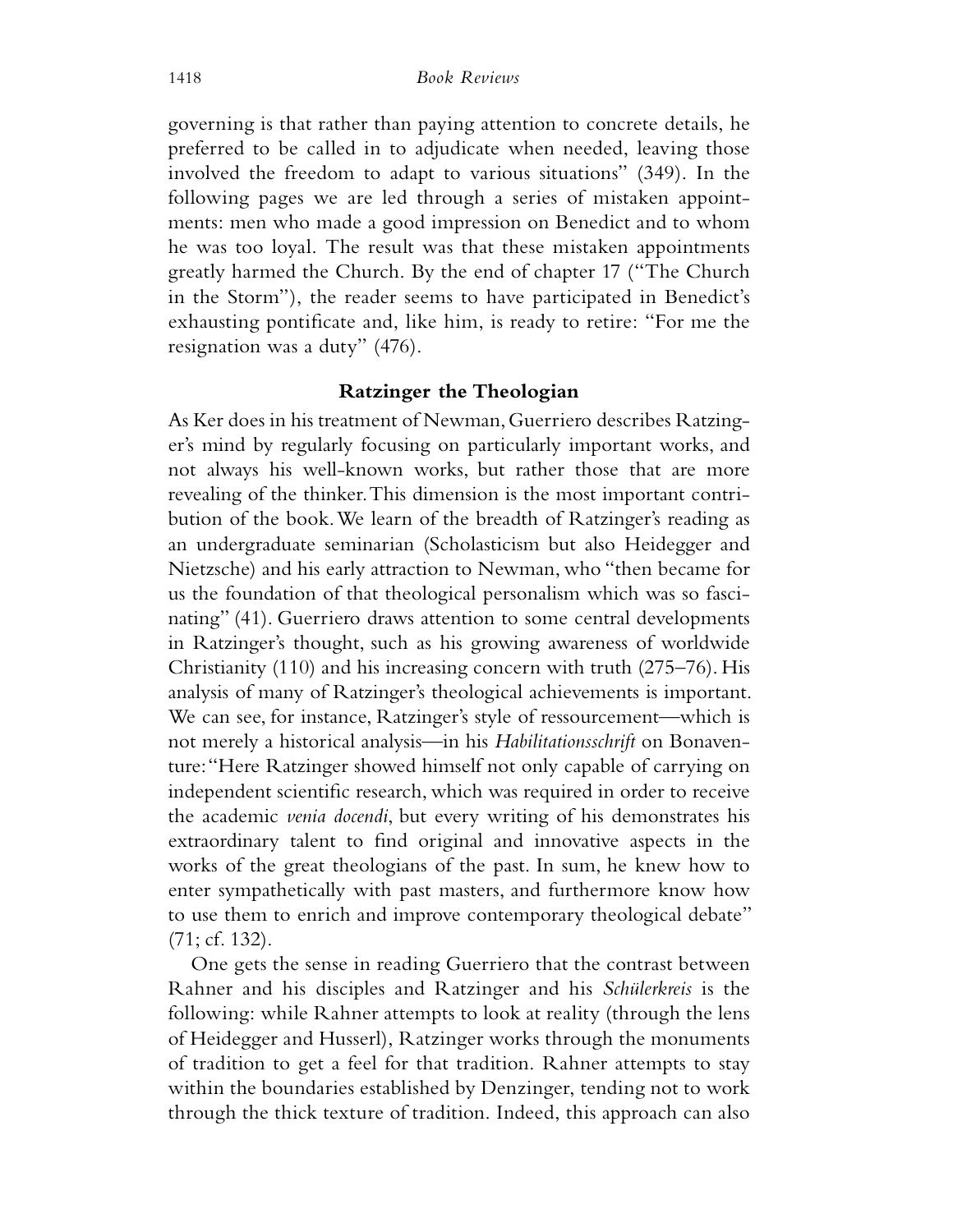be seen in the diversity of theses that Ratzinger supervised. This is not because he had a scattered mind, but rather because, according to one of his assistants, Professor Stephan Horn: "The professor was not interested, as Rahner or Pannenberg were, in investigating reality from his own point of view. On the contrary, he drew abundantly from Scripture and tradition to enter into critical and constructive dialogue with contemporary problems. His intent was to introduce [into contemporary discussions] the breadth and wealth of living tradition considered not only in its organic development, in its heights and depths, but also in its elements of fracture and polarity that give impetus to other questions and possible insights" (145).

#### **Déjà Vu and Liberation Theology's Colonial Heritage**

The moments of irony (only occasionally intentional) and foreshadowing in this book are quite delicious. In the 1950s, Guerriero tells us, Ratzinger's interests were not confined to theology or philosophy, but included drama and a particular interest in Reinhold Schneider's *Il gran rifiuto* (76). Ratzinger's arguments about the danger of clericalism inherent in the Church's excessive focus on the bishop after the Second Vatican Council (115) and the clericalism of liturgists who carry forward "a furious iconoclasm that eliminates the law of continuity that one cannot transgress with impunity" (129) are examples of his penchant for pinning the same criticism on those who tend to accuse others of being clerical, siding with the wealthy, rigid, unthinking dogmatists (see 287, 293). (Note that Ratzinger's point about the clericalism of liturgists was already said in Joseph Jungmann's 1948 *Missarum sollemnia*.)

Two other moments in the story show the irony of wealthy Europeans rushing to identify themselves with the poor. In 1979, Hans Küng's *mandatum* was revoked by the Catholic bishops, allowing him to teach religion but not Catholic theology at the University of Tübingen. After this, an invitation to speak at a Catholic institute was revoked at the insistence of the local ordinary. Ratzinger addressed this issue with a group of youth from his diocese in November 1979, particularly Küng's self-identification with the "Church of the Poor." Guerriero recounts: "Ratzinger further encouraged the young people not to take too seriously the air of martyrdom that surrounded Küng. Perhaps with the exception of the Pope, there was no bishop in the world who had as much access to the media as Küng did. Moreover, a professor of Tübingen was not the most appropriate spokesmen for the Church of the Poor" (197).